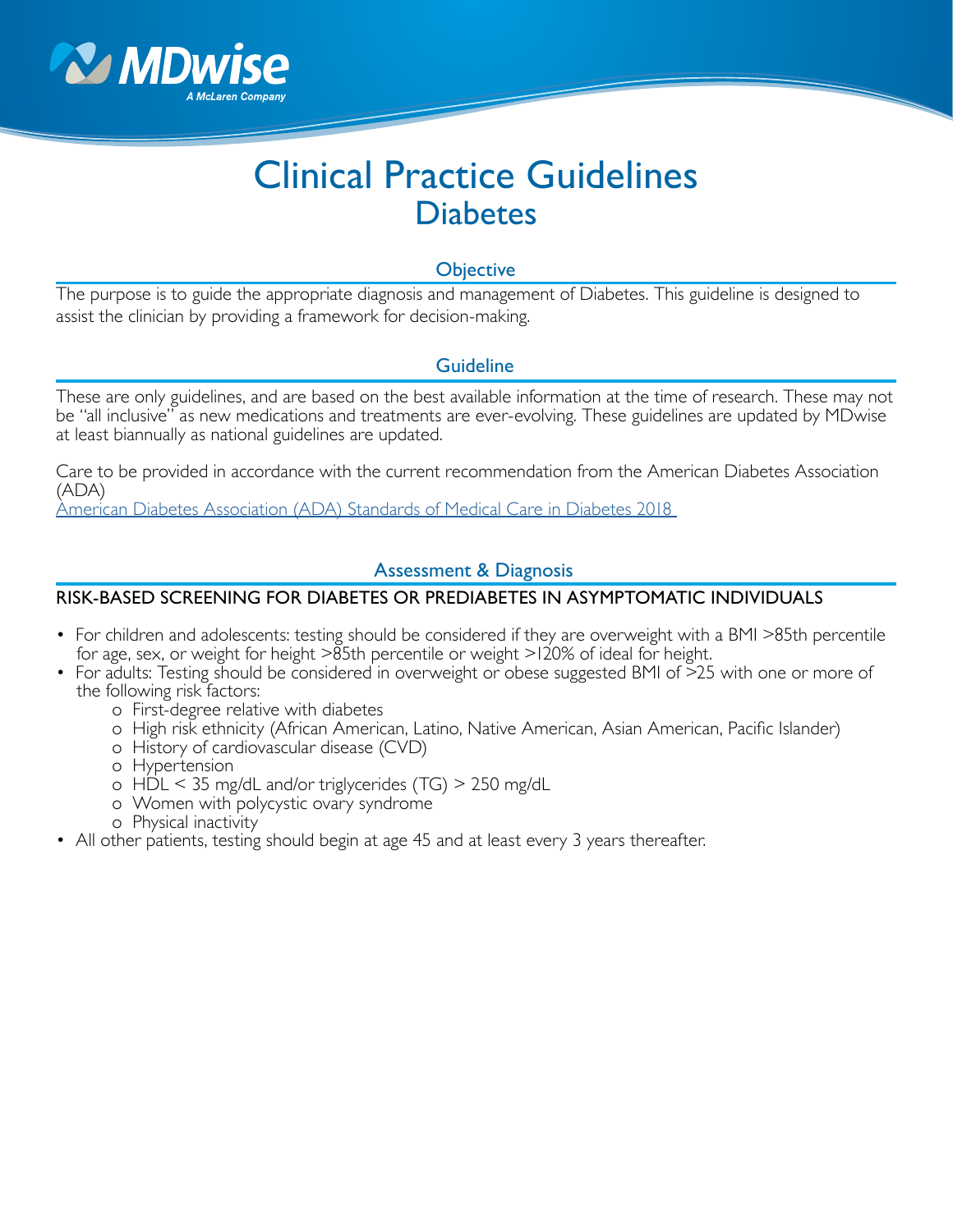

#### Differential Diagnosis

| <b>Pre-Diabetes</b>                                                                                        | <b>Type 1 Diabetes</b>                                                                                                                                                                                                                                                                                                | <b>Type 2 Diabetes</b>                                                                                                                                                                                                                                                                |
|------------------------------------------------------------------------------------------------------------|-----------------------------------------------------------------------------------------------------------------------------------------------------------------------------------------------------------------------------------------------------------------------------------------------------------------------|---------------------------------------------------------------------------------------------------------------------------------------------------------------------------------------------------------------------------------------------------------------------------------------|
| • HbAIc $5.7 - 6.4\%$<br>• FPG $100-125$ mg/dL<br>• 2-hour post-prandial during 75 g<br>OGTT 140-199 mg/dL | • Presentation with polyuria/<br>polydipsia, accompanied by a<br>random plasma glucose $\geq 200$ mg/<br>dL.<br>• Presentation with diabetic<br>ketoacidosis is not uncommon.<br>• Presence of islet cell<br>autoantibodies and autoantibodies<br>to GAD, insulin, tyrosine<br>phosphatase IA-2 and IA-2B, or<br>ZnT8 | $\cdot$ HbAIC $\geq 6.5\%$ ; OR<br>• FPG $\geq$ 126mg/dL; OR<br>• 2-hour plasma glucose $\geq 200$ mg/<br>dL during a 75 g OGTT<br>• Presentation with classic<br>symptoms of hyperglycemia or<br>hyperglycemic crisis, accompanied<br>by a random plasma glucose $\geq$<br>200mg/dL. |

HbA1c = hemoglobin A1c; FPG = Fasting Plasma Glucose; OGTT = oral glucose tolerance test; Fasting is defined as no caloric intake for at least 8 hours

\*\* Once a diagnosis of diabetes mellitus has been confirmed, it is imperative that the individual be evaluated for comorbidities and potential complications of hyperglycemia including: cardiovascular disease (hypertension, dyslipidemia, coagulation disorders, coronary heart disease), thyroid dysfunction, nephropathy, retinopathy, neuropathy, obesity, depression, and obstructive sleep apnea.

\*\* Refer to other MDwise guidelines for management and treatment goals of comorbid conditions.

# GLYCEMIC CONTROL

- Self-Monitoring of Blood Glucose (SMBG)
	- o Individuals receiving multiple insulin injections or using an insulin pump should test their blood glucose ≥ 3 times/day.
		- Target Preprandial Plasma Glucose: 80-130 mg/dL
		- Should be measured before consuming first meal of the day
		- Target Peak Postprandial Plasma Glucose (PPG) < 180mg/dL
		- Should be measured 1-2 hours after a meal
	- o Individuals treated with less frequent insulin injections or non-insulin therapies should strongly consider using SMBG.
- HbA1C should be obtained at least twice a year for well-controlled diabetic patients, and four times a year for patients undergoing therapy change(s) or those not meeting their glycemic goals.
	- o Target HbA1C <7% for most non-pregnant adults.
	- o A lower goal HbA1C (<6.5%) may be considered if it can be achieved without causing significant hypoglycemia or other adverse effects. Appropriate patients might include those with short duration of diabetes, type 2 diabetes treated with lifestyle or metformin only, long life expectancy, or no significant cardiovascular disease.
	- o A higher goal HbA1C (<8%) may be considered in patients with a history of severe hypoglycemia, limited life expectancy, advanced micro- or macrovascular complications, extensive comorbid conditions, or those with long- standing diabetes who are unable to attain the standard goal despite diabetes self management education (DSME), SMBG, and effective doses of multiple glucose-lowering agents.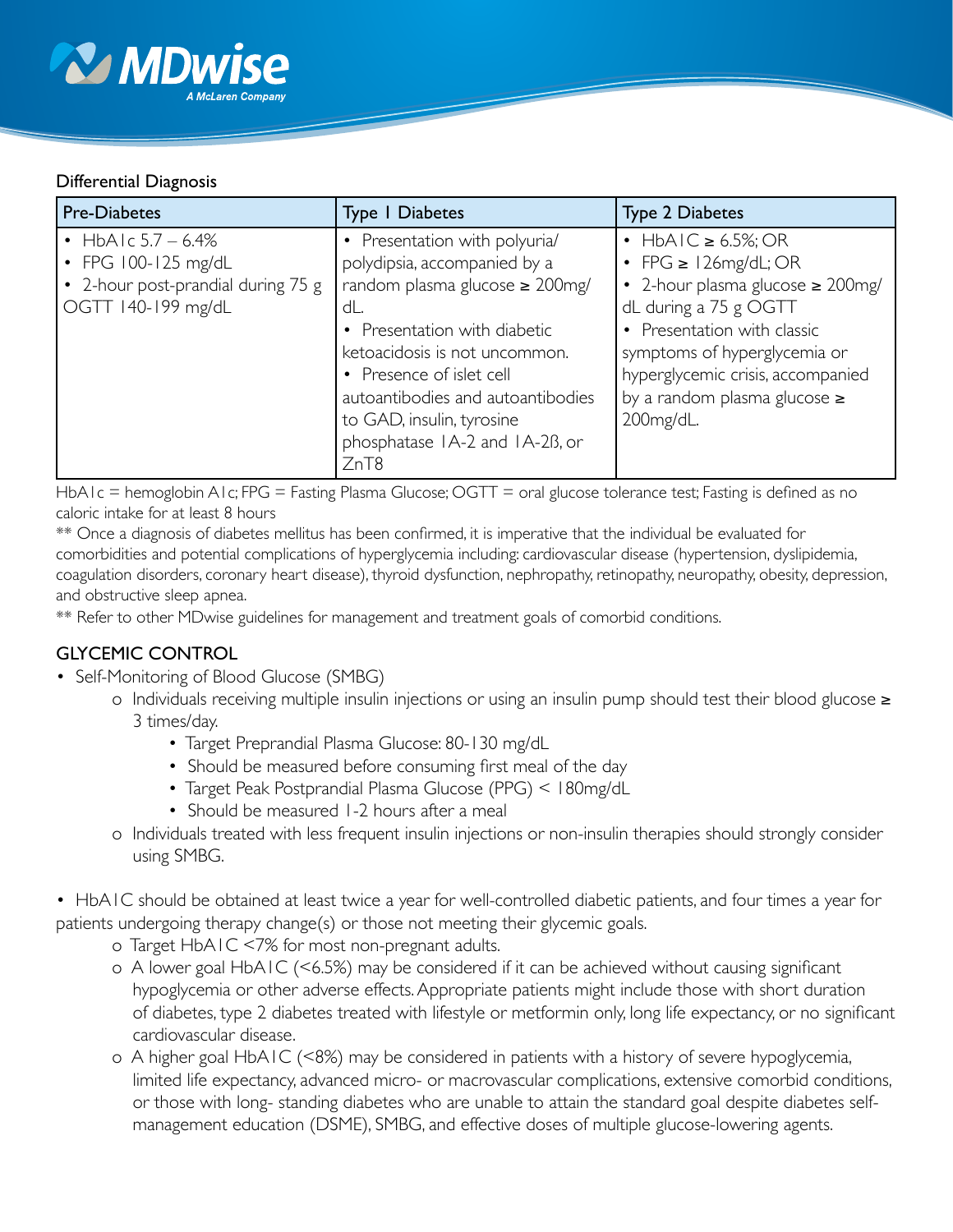

#### **Treatment**

#### NON-PHARMACOLOGIC THERAPY

- Patients with diabetes should receive effective Diabetes Self-Management Education (DSME) upon diagnosis, annually, when new complicating factors occur, and when there are transitions in care and as needed thereafter.
- Patients with diabetes should receive individualized Medical Nutrition Therapy (MNT) from a registered dietician who is knowledgeable and skilled at providing diabetes specific MNT.
- Weight loss and at least 150 minutes/week of moderate-intensity (50-70% of maximum heart rate) aerobic exercise, spread over at least 3 days/week should be encouraged.
	- o Patients receiving insulin or insulin secretagogue therapy should ingest additional carbohydrates prior to exercise if their pre-exercise glucose levels are <100mg/dL to avoid hypoglycemia.
- Immunizations
	- o All diabetic patients ≥6 months of age should receive an annual influenza vaccine.
	- o All diabetic patients ≥2 years of age should receive the pneumococcal polysaccharide vaccine (PPSV23) at least 8 weeks apart from most recent dose of 13- valent pneumococcal conjugate vaccine (PCV13).
	- o Adults with diabetes who are >65 years of age, if previously vaccinated with PPSV23 before age 65, should receive a follow-up dose of PCV13, and then PPSV23 at least 1 year after with at least 5 years from most recent dose PPSV23.
	- o Administer tetanus, diphtheria, pertussis (Tdap) vaccination one time as an adult with diabetes.
	- o Administer the 3-dose series of hepatitis B vaccination to unvaccinated adults with diabetes.
- Bariatric surgery may be considered for diabetic patients with a BMI ≥ 35 kg/m2, who are unable to achieve proper glycemic control through lifestyle modification and pharmacologic therapy.

| Drug Class                | Place in Therapy                                                                                                                                                               | <b>Precautions</b>                                                    |  |  |
|---------------------------|--------------------------------------------------------------------------------------------------------------------------------------------------------------------------------|-----------------------------------------------------------------------|--|--|
| <b>Non-Insulin Agents</b> |                                                                                                                                                                                |                                                                       |  |  |
| Metformin (Glucophage®)   | Metformin (Glucophage®)<br>Type<br>I: Adding metformin to insulin therapy<br>may reduce insulin requirements                                                                   | SE: nausea, diarrhea, flatulence, potential<br>vitamin B12 deficiency |  |  |
|                           | thereby reducing weight gain/risk of<br>hypoglycemia seen with insulin. May<br>reduce risk of cardiovascular events                                                            | Contraindicated in GFR < 30 mL/<br>min/1.73m2                         |  |  |
|                           | Type 2: Recommended first-line for all<br>patients if not contraindicated and if<br>tolerated.                                                                                 | Caution in hepatic dysfunction due to<br>risk for lactic acidosis     |  |  |
|                           | Consider dual therapy if $HbA1c \ge 9.0\%$<br>Consider initiating with insulin therapy<br>if HbAlc ≥ 10% or if BG ≥ 300 mg/<br>dL, uncontrolled with three-drug<br>combination |                                                                       |  |  |

# PHARMACOLOGIC THERAPY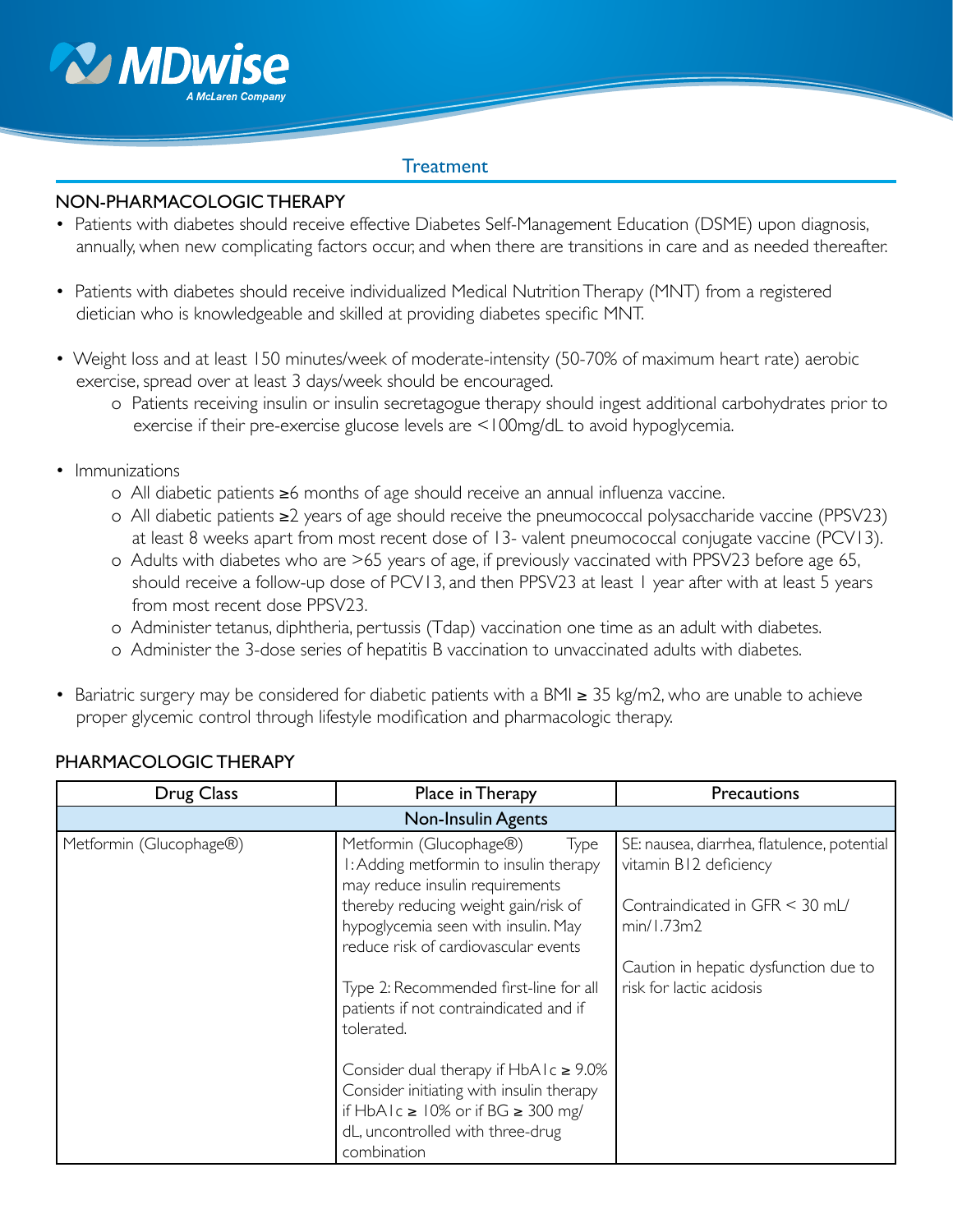

| <b>Drug Class</b>                                                                                                                                                                           | Place in Therapy                                                                                                                                                                         | Precautions                                                                                                                                   |
|---------------------------------------------------------------------------------------------------------------------------------------------------------------------------------------------|------------------------------------------------------------------------------------------------------------------------------------------------------------------------------------------|-----------------------------------------------------------------------------------------------------------------------------------------------|
| GLP-1 agonists<br>• Exenatide (Byetta®, Bydureon®)<br>Delaglutide (Trulicity®)<br>• Liraglutide (Victoza®)                                                                                  | Type 1: not FDA-approved<br>Type 2: High efficacy<br>Additional weight loss benefit<br>Additional ASCVD risk benefit with<br>Victoza<br>DO NOT use concurrently with DPP-4<br>inhibitors | SE: nausea, vomiting, loss of appetite,<br>weight loss<br>Risk with acute pancreatitis, caution<br>with history of pancreatitis               |
| DPP-4 inhibitors<br>• Sitagliptin (Januvia®)<br>• Saxaglyptin (Onglyza®)<br>Linagliptin (Tradjenta®)<br>• Alogliptin (Nesina®)<br>Combination product: sitagliptin/<br>metformin (Janumet®) | Type 1: not FDA-approved<br>Type 2: Moderate efficacy<br>No renal adjustment required for<br>Tradjenta<br>DO NOT use concurrently with GLP-1<br>agonists                                 | SE: flu-like symptoms, headache, GI<br>upset, risk with pancreatitis<br>Risk with acute pancreatitis, caution<br>with history of pancreatitis |
| SGLT-2 inhibitors<br>• Canagliflozin (Invokana®)<br>Daptogliflozin (Farxiga®)<br>• Empagliflozin (Jardiance®)                                                                               | Type 1: not FDA-approved<br>Type 2: Moderate efficacy<br>Additional cardiovascular benefit<br>(ASCVD risk and CHF) with Invokana<br>and Jardiance                                        | SE: hypoglycemia, modest weight loss,<br>risk of urinary tract infection                                                                      |
| Sulfonylureas (second generation)<br>· Glipizide (Glucotrol®)<br>• Glimepiride (Amaryl®)                                                                                                    | Type 1: not FDA-approved<br>Type 2: High efficacy<br>Add if not at high risk for hypoglycemia<br>May cause weight gain                                                                   | SE: significant hypoglycemia, weight gain,<br>nausea                                                                                          |
| Thiazolidinediones<br>• Pioglitazone (Actos®)<br>• Rosiglitazone (Avandia®)                                                                                                                 | Type 1: not FDA-approved<br>Type 2: High efficacy<br>May increase risk in CHF due to edema<br>May cause weight gain                                                                      | SE: hepatotoxicity, edema, fractures,<br>nausea, weight gain, vomiting, abdominal<br>pain, fatigue, dark urine                                |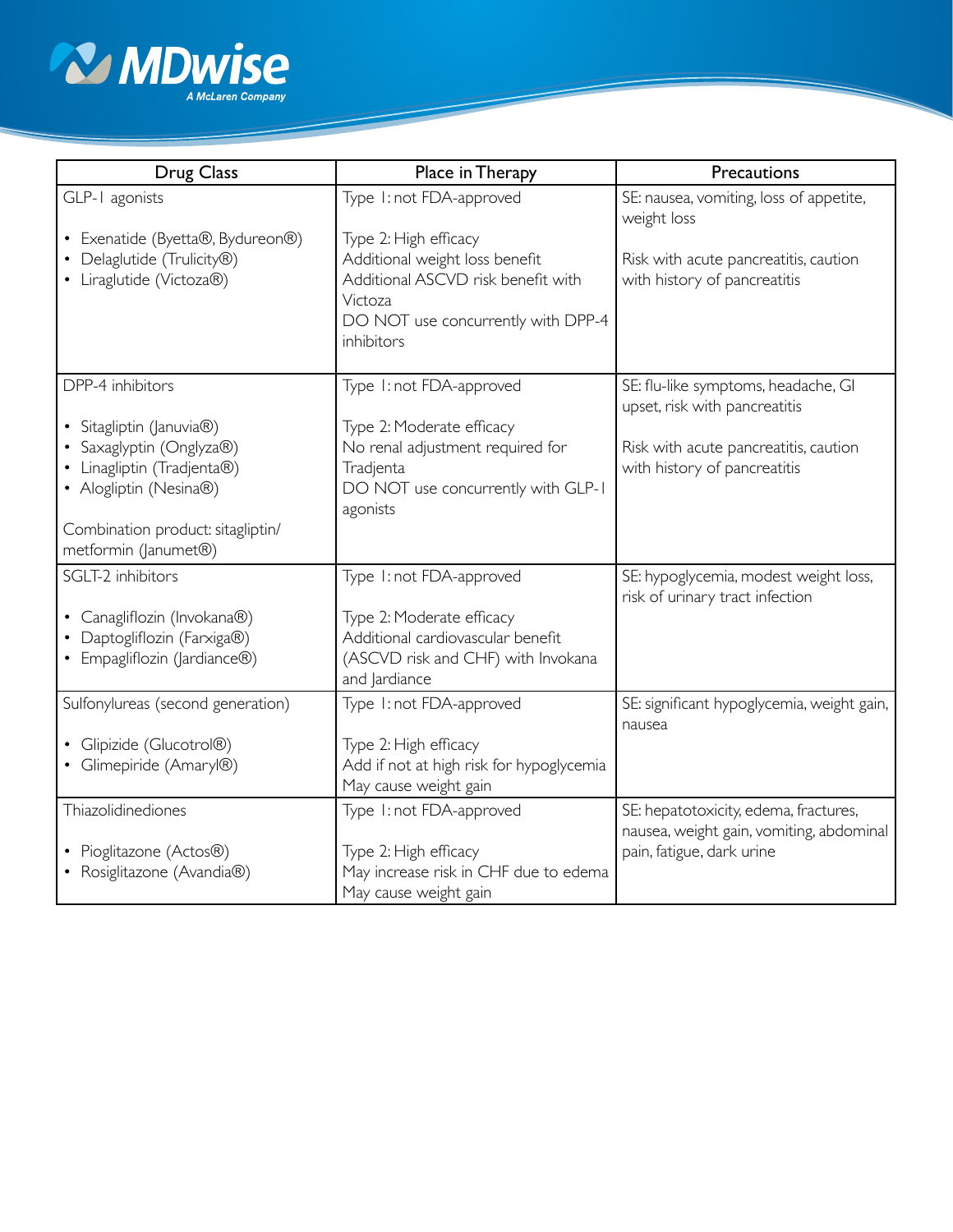

| <b>Drug Class</b>                                                                                                                                                        | Place in Therapy                                                                                                                                                                                                                                                                                                                                                                                                                                                                                                                                                                                                                                                                                                                                                                                                    | Precautions                                   |  |  |
|--------------------------------------------------------------------------------------------------------------------------------------------------------------------------|---------------------------------------------------------------------------------------------------------------------------------------------------------------------------------------------------------------------------------------------------------------------------------------------------------------------------------------------------------------------------------------------------------------------------------------------------------------------------------------------------------------------------------------------------------------------------------------------------------------------------------------------------------------------------------------------------------------------------------------------------------------------------------------------------------------------|-----------------------------------------------|--|--|
| Insulin                                                                                                                                                                  |                                                                                                                                                                                                                                                                                                                                                                                                                                                                                                                                                                                                                                                                                                                                                                                                                     |                                               |  |  |
| Long-acting insulin<br>• Glargine (Basaglar®, Lantus®,<br>Toujeo <sup>®</sup> )<br>• Detemir (Levemir®)<br>• Degludec (Tresiba®)                                         | Type I: Mainstay of treatment (if not<br>using insulin pump for continuous SQ<br>infusion).<br>Type 2: Consider initiating if<br>HbAIc $\geq$ 10% or if BG $\geq$ 300 mg/<br>dL, uncontrolled with three-drug<br>combination. Continue metformin<br>and GLP-1, but discontinue other oral<br>agents upon initiation.                                                                                                                                                                                                                                                                                                                                                                                                                                                                                                | SE: hypoglycemia, weight gain,<br>hypokalemia |  |  |
| Rapid-acting insulin<br>• Lispro (Humalog®, Admelog®)<br>• Aspart (Novolog®, Fiasp®<br>[ultrarapid])<br>• Glulisine (Apidra®)<br>Short-acting analogs<br>• Human Regular | Type 1: Inject 15 mins prior to or within<br>20 mins of meal. Fiasp may be injected<br>immediately before consuming a meal.<br>May use as monotherapy in continuous<br>SQ infusion (except Fiasp). Insulin<br>analogs often used to minimize<br>hypoglycemia<br>Type 2: Consider initiating with insulin<br>therapy if $HbA1c \ge 10\%$ or if BG $\ge 300$<br>mg/dL, uncontrolled with three-drug<br>combination, uncontrolled on long-<br>acting basal alone. Continue metformin<br>but discontinue all other non-insulin<br>agents. Start if uncontrolled on long-<br>acting basal insulin (consider decreasing<br>dose of basal upon initiation [50/50 or<br>70/30 basal-bolus regimen]). Inject 15<br>mins prior to or within 20 mins of meal.<br>Fiasp may be injected immediately<br>before consuming a meal. |                                               |  |  |

\*Intermediate acting (Human NPH) may be used in place of long-acting insulin, but has higher risk of nocturnal hypoglycemia. \*premixed insulin products include both basal and prandial components and are more cost-effective, but their pharmacodynamic profiles make them less optimal